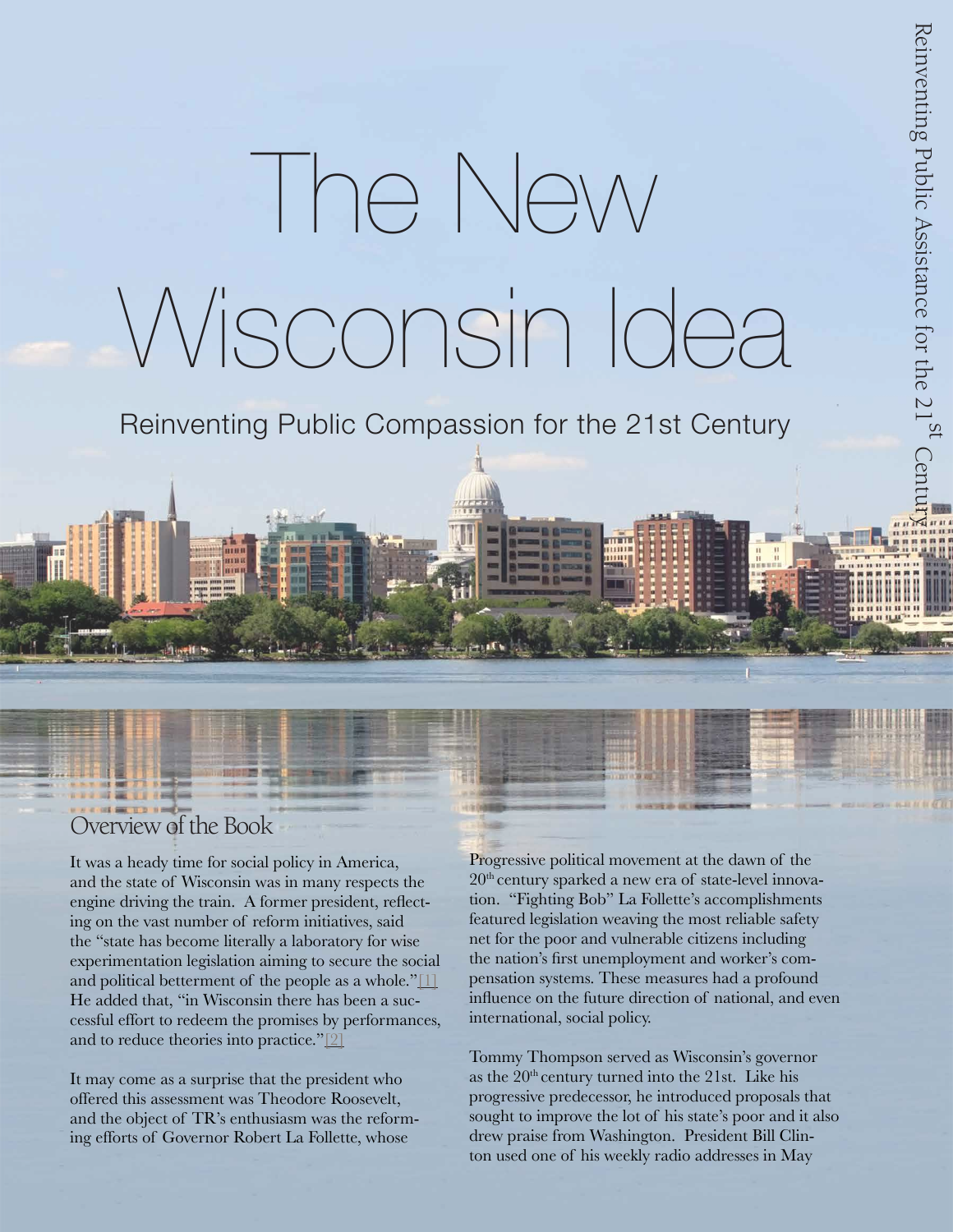1996 to laud Thompson's Wisconsin Works proposal, calling it "a sweeping welfare reform plan, one of the boldest yet attempted in America."

However, praise from Washington was not Thompson's objective. Instead, he followed La Follette in being more interested in the devolution of power from Washington to Madison, and from Madison to the county seats across Wisconsin. Beyond government jurisdiction, he wanted to share power with each citizen in the state and the private nonprofits that far exceed government's ability to help the poor help themselves.

This partnership between the government and its people is emblematic of what has become known as "The Wisconsin Idea." There are many interpretations of this theme, but simply put, it is the application of intellectual resources toward the state's most stubborn problems and pressing needs. The term was coined during La Follette's governorship, and it gave image to the effective partnership he had established with his alma mater, the University of Wisconsin.

Wisconsin is unique in that its power centers –the State Capitol and University of Wisconsin campus share an isthmus in downtown Madison, joined on either end of the pedestrian State Street. But it was their shared concern for problem-solving that made the partnership the envy of other states, many of whose leaders traveled to Madison to investigate the process firsthand.

A popular "product" offered to these visitors during the La Follette years was model legislation held by Charles McCarthy, who is widely credited with coming up the "Wisconsin Idea" moniker. He captured its history in a book by the same name and also created the professionally staffed Legislative Reference Library, "which assembled best information from all sources for political consideration."[3] This expedited the transfer of Wisconsin's reforms to other states and national policy.

In 1934, President Franklin Delano Roosevelt appointed University of Wisconsin professor Edwin Witte as the Executive Director of the newly created President's Committee on Economic Security in 1934. Congress had ordered the president to develop a comprehensive economic security program to be presented at the beginning of the 1935 session. Dr. Witte was recommended to lead this effort by FDR's secretary of labor secretary, Frances Perkins, and he brought with him a trusted set of advisors from Wisconsin.

Dr. Witte and his team began work in July of 1934, and he presented their report to President Roosevelt the day before Christmas. The bill was then drafted in early '35, followed by congressional action, wherein the term "economic security" was replaced with "social security." President Roosevelt signed the Social Security Act into law in August 1935, just over one year from the time they began work. The term "social security" quickly became popular and in 1940 the International Labor Office issued an important report called "Approaches to Social Security" making it universally a universally accepted concept.

As we know all too well, FDR's warnings of welfare becoming a narcotic if extended beyond the temporary needs became all too apparent as America escaped the Depression and a divide began to take shape between the working and nonworking populations. By mid-century, the federal government assumed near-total control of social welfare policies giving rise to a virtual government monopoly on care-giving in America. This was a far cry from the "power to the people" mantra of the Progressives. In response, there came an interesting conjunction of left-leaning community organizers, who sought to retain power in the hands of neighborhood residents, and right-leaning policymakers, who were interested in devolution to the states and a return to civil society.

By the 1990s, a near-universal disdain for America's welfare state had emerged. But while critics of all shapes and sizes took form, agreement could not be reached on a model to replace the failed system. It was in this void that Thompson provided a "progressive reprisal" of the Wisconsin Idea. His first term in office, which began in 1987, was defined by efforts to mitigate the damages caused by unintentionally harmful Great Society policies of Lyndon Johnson. Following re-election in 1990, he partnered with the Wisconsin legislature to adopt legislation making Wisconsin the first state in the nation intent on replacing the Aid to Families with Dependent Children (AFDC) program with a new social contract.

This book presents the comprehensive account of how Wisconsin's welfare replacement program was birthed from the initial, incremental reform activity to its eventual acceptance as a national reform package and international reform blueprint. In many respects, this book is a virtual user's guide to Wisconsin welfare reform.

As Governors La Follette and Thompson understood, the sharing of power between Washington and the states must be carefully, and continuously, balanced.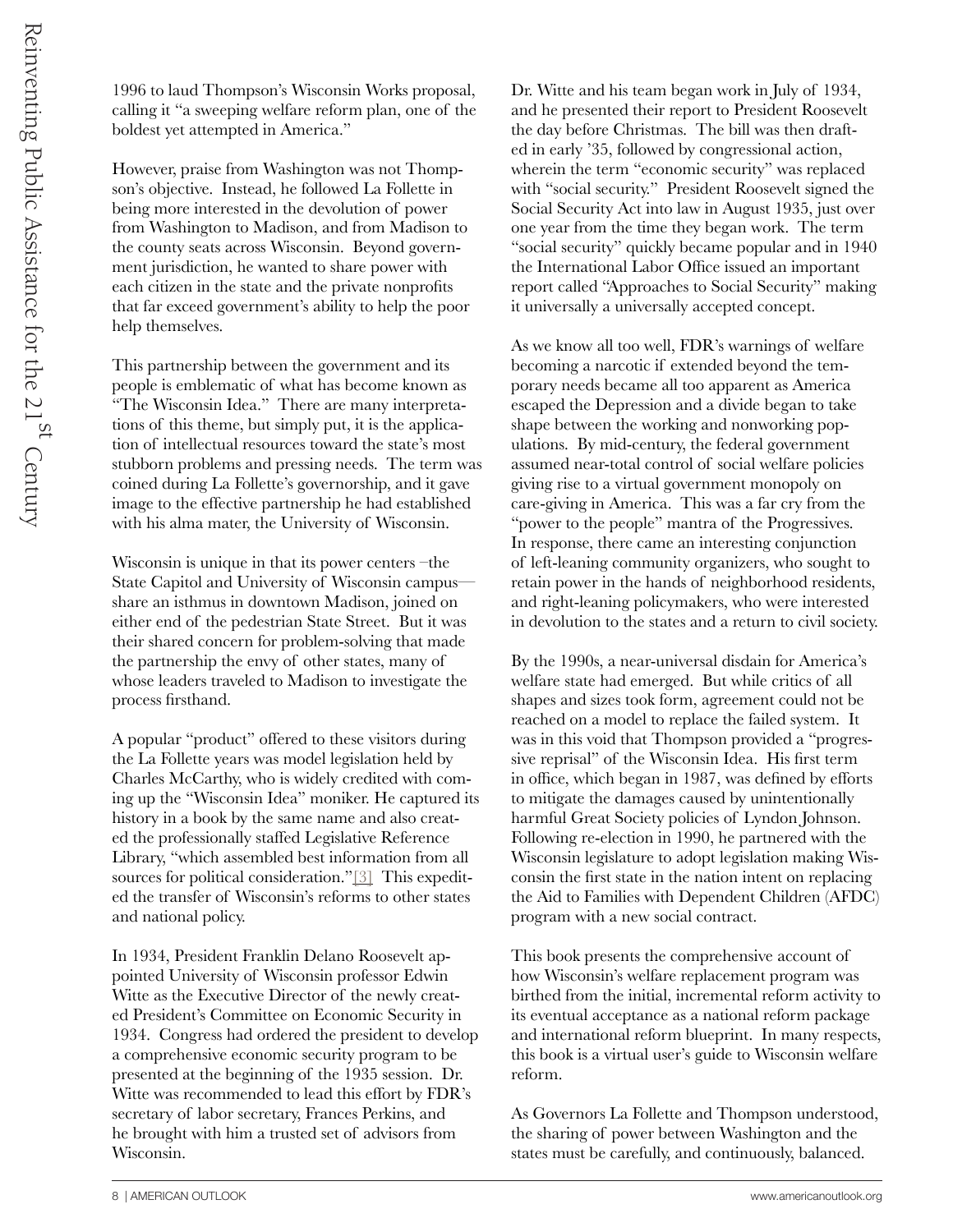Even more important, efforts to help the poor help themselves must be assiduously pursued. Changing economic conditions are reason enough to remain flexible, but the more delicate nature of the evolving needs of each individual requires an especially nimble care-giving apparatus. The best way to create and maintain such a system is through vibrant public-private partnerships, a mix of empowerment and charity, an openness to learning from other states (and other countries, for that matter), and a willingness to put theory to the test in the real world.

These are among the reasons this book was written. Thompson's reforms were so successful that the state's caseload plummeted by nearly 90 percent while poverty declined and employment escalated. The Wisconsin model ignited a reform movement that resulted in a new national law being adopted based on many of its tenets and its ideas continue to translate into global reform efforts most notably the United Kingdom.

This book was written by my welfare policy team at the Hudson Institute. Some of us were privileged to operate alongside Governor Thompson's administration as members of Hudson's field office in Madison. Others were external advisors located in Hudson's Indianapolis or Washington offices. Together, we were given access to the principal policymakers, leading academics and source material that contributed to the making of the Wisconsin Works model.

Chapter 1 captures Tommy Thompson's first term as Wisconsin governor and the Reagan administration's attempt to encourage state experimentation in welfare policy. Thompson won office on the strength of twin campaign goals of economic development and welfare reform. The two were inextricably linked and made possible through Thompson's artful continuation of his predecessor's welfare experiments and aggressive new attempts to mitigate the damages of the AFDC program's unintended consequences.

Chapter 2 introduces Thompson's second term efforts to move from necessary but insufficient incremental reforms to a systematic reform model. As former welfare reforming governor Bill Clinton campaigned for the presidency on a promise to "end welfare as we know it," Thompson beat him to the punch by testing Work Not Welfare in two counties.

Chapter 3 gives a detailed and authoritative account of the research and policy development process that resulted in the Wisconsin Works program design. This was a highly collaborative process that was

driving by a team of Wisconsin officials possessing national expertise as well as active participation by a bipartisan set of state legislators and university scholars representing varying ideological perspectives and subject matter expertise.

Chapter 4 captures the fascinating national politics that coincided with the negotiation process necessary for Wisconsin Works state law to become approved for federal funding. President Clinton's own efforts to reform welfare proved unsuccessful following his 1992 election and then the Republicans won a congressional majority in 1994. During this time, Thompson and a growing number of governors were successful rewriting welfare laws in their states and building public confidence in Wisconsin-style welfare reform. Clinton ultimately endorsed the Wisconsin model and signed the 1996 Republican welfare reform bill.

Chapter 5 moves from the drama of national politics to the nuts and bolts of program administration. No matter how big the ideas, all reforms are proven successful or not based on the quality of its implementation. This chapter assesses Wisconsin Works from a view from Milwaukee's streets.

Chapter 6 illustrates that reform is not an event but rather a living process. Wisconsin ensured that its welfare reforms would be continuously improved by the inauguration of a Management and Evaluation Project that provided an interface between state policymakers and the national research community. Functions ranged from providing technical expertise on research methodology to catalyzing foundation's investment in high impact research projects.

Chapter 7 considers welfare reform as a transatlantic trade. While the Wisconsin model was not replicated in full, its core concepts—work requirements, job centers and performance contracting—were exported to places such as Germany, the Netherlands, Israel and the United Kingdom.

In recognition of the twentieth anniversary of the adoption of Wisconsin Works in 2013, the Sagamore Institute hosted an event at the National Press Club featuring former Governor Tommy Thompson and British welfare chief Iain Duncan Smith. Their joint statement and individual remarks are included the Afterword. Thompson largely reflects on why he pursued such fundamental reforms and Smith forcefully makes the case for the next round of reforms necessary for the  $21<sup>st</sup>$  century.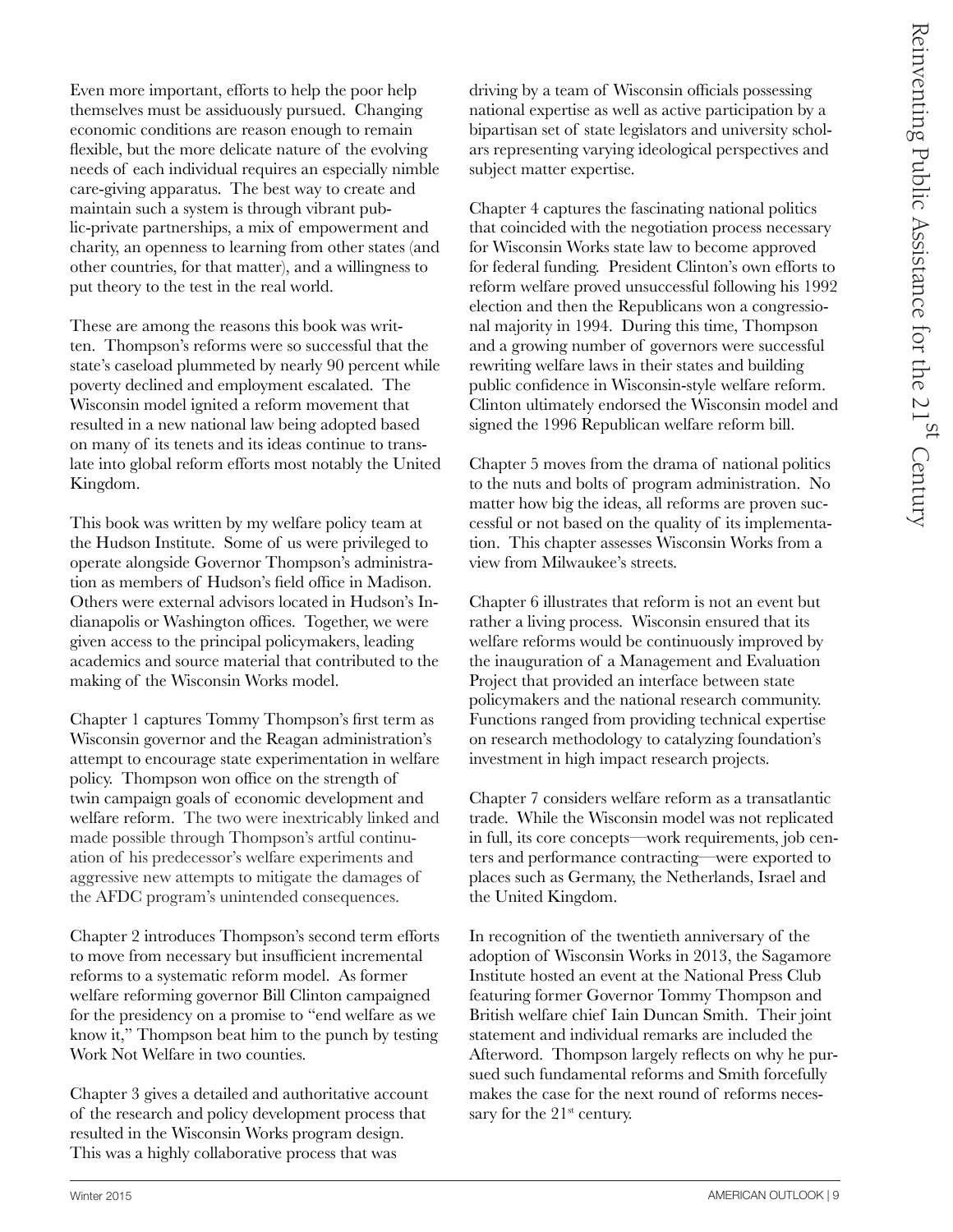# Former Wisconsin Governor Tommy Thompson signing copies of his book at Hudson Institute's headquarters in Indianapolis

## Book Excerpt

On May 21, 1996, GOP presidential nominee-to-be Bob Dole was scheduled to speak in Fond du Lac, Wisconsin to announce his support for W-2. Wisconsin was expected to be a key swing state in the upcoming presidential election, and Fond du Lac was one of two Wisconsin counties piloting the Work Not Welfare program, the precursor to W-2. Through his visit to Fond du Lac and his accompanying speech, Dole hoped to place himself on the right side of the welfare issue. And in the wake of President Clinton's two welfare reform vetoes, he also hoped to put the president on the defensive on welfare.

Recognizing this, the savvy Clinton preempted Dole by way of his May 18 national radio address. Three days before Dole's arrival in the state, the president called W-2 "a sweeping welfare reform plan, one of the boldest yet attempted in America." He further stated that, "all in all, Wisconsin has the makings of a solid, bold welfare reform plan. We should get it done."1

The president's statement set off a chain reaction. First, Senator Dole responded to Clinton's endorsement with highly charged words:

> We all hope the president meant what he said. But I'm sorry to say, it's another attempt to have it both ways. He didn't say he would actually grant the waiver… Every time it's had the opportunity in other states, the Clinton Administration has blocked firm time limits on welfare, the heart of the Wisconsin plan, and of any serious plan to end welfare as we know it.2

For his part, Thompson wanted to use Clinton's remarks to test whether the president was ready to put his money where his mouth was. Thompson pressed for rapid completion of the waiver application by Rogers and her team, who worked over the long Memorial Day weekend to get it done. As a result, Governor Thompson was able to deliver the inch-thick,



*As I sign this end to AFDC in Wisconsin in 1999, I do so understanding the care with which we must proceed.*  We must maintain our sensitivity to the poor...our most *at-risk citizens. Yet we start a critically important undertaking here today. And we will do it with boldness. No other state has ever taken down its AFDC statute in this fashion. The actions that will flow from enactment of this legislation will provide leadership for the nation in this arena. A comprehensive reform of the Wisconsin welfare system is in the offing.* 

> Gov. Tommy G. Thompson Governor's Conference Room; State Capitol; Dec. 1, 1993

400-plus page waiver application to President Clinton on May 29, a mere eleven days after the president's radio address.

Following delivery of the Wisconsin waiver request, the White House seemed to move in the direction of swift and certain approval of W-2. On June 17, White House Press Secretary Mike McCurry responded to a series of questions on Wisconsin's proposal by saying, "The president's fully supportive of the Wisconsin model for welfare reform." Referring to the Department of Health and Human Services, McCurry

<sup>1</sup> Excerpt of May 18, 1996 Clinton radio address, found at http://www. pbs.org/newshour/bb/welfare/welfare\_5-21.html, accessed October 1, 2001.

<sup>2</sup> Remarks by Senator Bob Dole, Fond du Lac, Wisconsin, May 21, 1996, found at http://ng.csun.edu/e200sp99/assign/dolesp.htm, accessed December 19, 2000.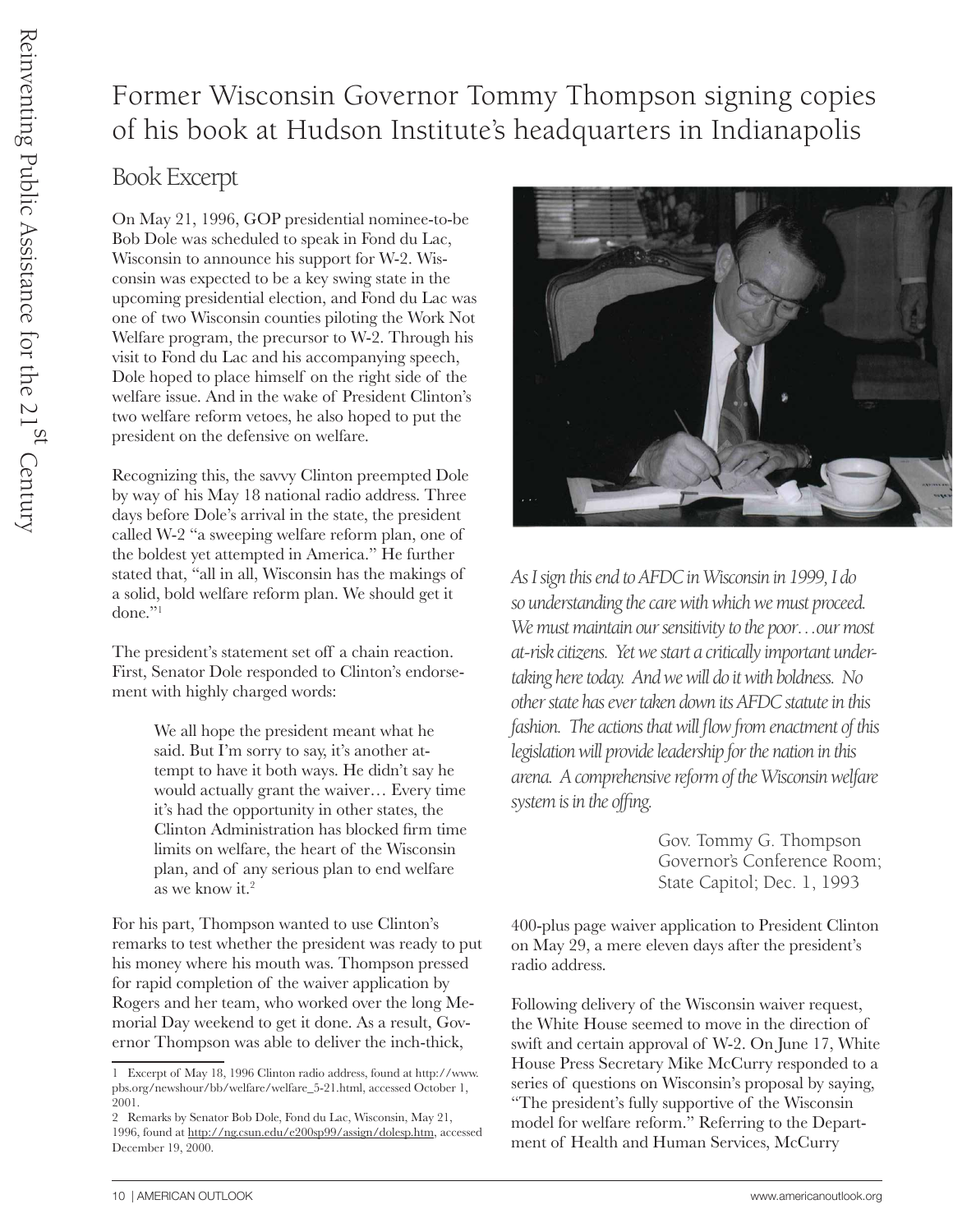added, "They've made it quite clear that they're going to get [the waiver] done so that the experiment can move forward."3

The following day, Clinton raised expectations even further in an address to the American Association of Nurses in Washington, D.C., saying:

> I have received an intriguing proposal from Wisconsin which has tough time limits but actually gives assurances, assurances of a job and health care and child care to people on welfare, and I expect to approve that request soon.<sup>4</sup>

Not soon enough for Republicans in Congress, as it turned out. Senate Republicans had introduced legislation in their chamber in May approving the Wisconsin waiver application as a matter of law. On the House side, Speaker Newt Gingrich sent President Clinton a letter indicating that the House would do the same if HHS did not approve the waiver soon.<sup>5</sup> The House made good on Gingrich's promise during the first week of June, granting legislative approval to the waiver package on a 289-136 vote.<sup>6</sup>

In the midst of the jockeying, Governor Thompson's staff continued negotiating with HHS officials over the substance of the waiver application.<sup>7</sup> The main sticking point on the W-2 waiver – aside from health care issues – was the state's plan for evaluating the new program. In the past, the federal government had required that states conduct scientifically rigorous evaluations of their waiver experiments. Typically this meant that some individuals would be subject to the policies adopted under the waiver (the treatment group), and others would not (the control group). This would allow the state and the federal government to observe the impact of the experiment, if any, by comparing outcomes for the two different groups.

Obviously, this would not work if the entirety of the state's welfare population was to be subject to the new program, as was the case with W-2. On this point, Rogers said that the state's position was, "you cannot expect a community to be schizophrenic." Governor Thompson and his staff thought it made little sense to establish a new set of principles governing public assistance and then to exempt a significant subset of the state's population from them. Furthermore, this might not even be possible. According to the waiver application,

> …when reform is accompanied by major publicity and extensive outreach to encourage public and private agencies to increase their efforts on behalf of those seeking assistance, maintaining an uncontaminated control group is virtually impossible.8

Even if this difficulty could be overcome, the state thought that a straight impact evaluation would miss important areas of knowledge. Again, from the waiver application:

> …initially, the key research issues do not involve assessing the net effects of W-2 compared to AFDC as we have in the past known it. W-2 is changing and will continue to change. What is essential is to assure (sic) the W-2 that is eventually implemented is the best version of the program possible. Thus from the state's perspective the initial objective of evaluation is *feedback*, translating what is learned quickly into implications for operations management.<sup>9</sup>

In other words, the state was at least as interested in process or implementation issues, as it was in evaluating the net impact of the new program. A process evaluation would indicate what was working and what was not, and it could lead to near-term improvements in the program. An impact evaluation, on the other hand, would indicate little about what was working or not. Instead, it would simply indicate the magnitude of net program effects, if any.

Despite the intuitive plausibility of the state's arguments, HHS officials initially were wary of approving anything other than a traditional impact evaluation. Understandably, they wanted to know whether this radical new program was producing the hoped-for results. Furthermore, precedent stood in the way of what was being proposed under  $W-2$  – the federal

<sup>3</sup> Excerpt of June 17, 1996 McCurry press conference, found at http:// www.ibiblio.org/pub/archives/whitehouse-papers/1996/Jun/1996-06- 17-Press-Briefing-by-Mike-McCurry, accessed October 1, 2001.

<sup>4</sup> Excerpt of Clinton address before the 100<sup>th</sup> Anniversary Convention of the American Nurses Association, found at http://ibiblio.org/pub/ archives/whitehouse-papers/1996/Jun/1996-06-18-President-Remarks-to-American-Nurses-Association, accessed October 1, 2001.

<sup>5</sup> Frank A. Aukofer, "W-2 is on everyone's agenda in D.C.," *Milwaukee Journal-Sentinel*, Part A, p. 1, June 1, 1996.

<sup>6</sup> Associated Press, "House approves W-2's waivers," *Milwaukee Journal-Sentinel*, Part A, p. 1, June 7, 1996.

<sup>7</sup> Unless otherwise indicated, the source for the remainder of the discussion of the waiver process is an author interview with Jean Rogers, September 18, 2001.

<sup>8</sup> Wisconsin Works Waiver Application, May 29, 1996, p. X-2. 9 Ibid.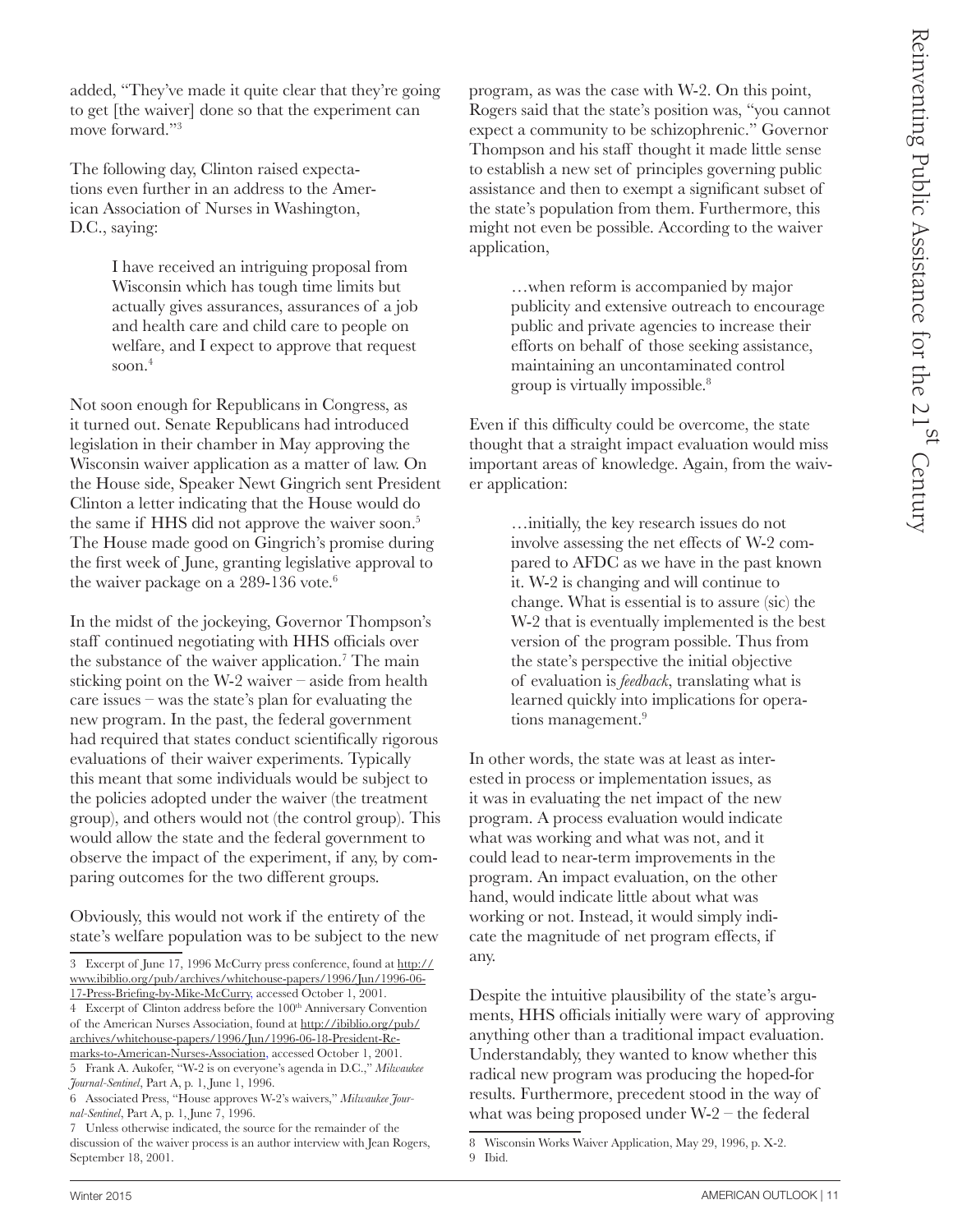government had *always* insisted on rigorous impact evaluations, even on far less ambitious changes than were being contemplated under W-2.

Ultimately, it was only through persistence and a "never-give-up" attitude that the state got its way. Negotiations between HHS staff and Wisconsin officials took place over the course of "dozens and dozens" of sessions, according to Rogers. These were held in Wisconsin, in Washington, D.C., and over the telephone. The federal government first relented on the principle that there would have to be randomized treatment and control groups. Even so, HHS officials were skeptical about giving up a traditional impact evaluation. According to Rogers, "Whenever they'd raise an objection, we'd sit down again and come up with a new set of arguments." Ultimately those arguments worked, and Wisconsin was given permission to try something new.

Although that undoubtedly was the highest hurdle to clear, federal officials still insisted upon a rigorous evaluation model and put the onus on the state to come up with one. The state had already proposed such a model in its waiver application – one oriented more toward program process and outcomes based on smaller-scale evaluative pieces rather than a solitary, over-arching program impact evaluation. Settling on a version of this model with HHS took still more negotiation and some important assurances by Governor Thompson's staff. Among other items, they agreed to:

- incorporate into the evaluation any and all program performance measures the federal government wished to suggest;
- accept that welfare participants in other states and the nation as a whole could be used as an ersatz control group for Wisconsin's W-2 families;
- ensure that the evaluation effort was overseen by a "watchdog group" of academic and other experts from inside and outside of Wisconsin, and from across the political spectrum; and
- invite the federal government to appoint its own representatives to this group.

Ultimately, through these assurances, through their persistence, and through the comprehensiveness of their proposed evaluation design, Thompson's staff succeeded in persuading the federal government to approve the evaluation component of the waiver application.

Remarkably, some of the other controversial features of W-2 – time limits, the universal work requirement, the end to an individual entitlement – were never points of serious contention in the waiver negotiation. According to Rogers, these things had already been approved under waivers in Wisconsin and elsewhere, and were under serious consideration as part of proposed federal reform legislation. Approving them caused federal officials little heartburn. This was just as well, because political events were soon to make the welfare waiver negotiations all but irrelevant.

## The Coming of Federal Welfare Reform and the Influence of Wisconsin

Undoubtedly, the two most memorable sound bytes from the 1992 presidential campaign were "it's the economy, stupid," and "end welfare as we know it." When Bill Clinton became president in 1993, one of his first steps was to introduce an economic stimulus package to try to right the foundering economy. On the subject of welfare, however, Clinton made the decision to delay introduction of an administration bill until after his health care overhaul received a hearing. It was not until June of 1994, 18 months after he took the oath of office, that the president offered the Work and Responsibility Act.<sup>10</sup>

On the subject of work, the bill focused its requirements on younger case heads (those born after 1971), with an option for the states to expand the requirements to a broader group over time. In keeping with the "two years and off" rhetoric of the presidential campaign, the bill also established a 24-month lifetime limit for receiving cash benefits without working. But this limit applied only to recipients born after 1971.

The Clinton administration tried to sell its plan as the promised end of welfare, but both the work requirements and the time limit on assistance were riddled with exemptions and exceptions. This was as much a consequence of a mixed commitment to reform within the administration as the prohibitive expenses associated with a true work program. The relative modesty of Clinton's proposed reform displeased conservatives, but according to R. Kent Weaver, author of *Ending Welfare as We Know It*, the more significant opposition came from left-leaning House Democrats. This group worried that consideration of Clinton's proposal would result in bad welfare law or Demo-

<sup>10</sup> Unless otherwise indicated, discussion of Clinton's welfare proposal is based on R. Kent Weaver, *Ending Welfare as We Know It* (Washington, D.C.: Brookings Institution Press, 2000), Chapter 9.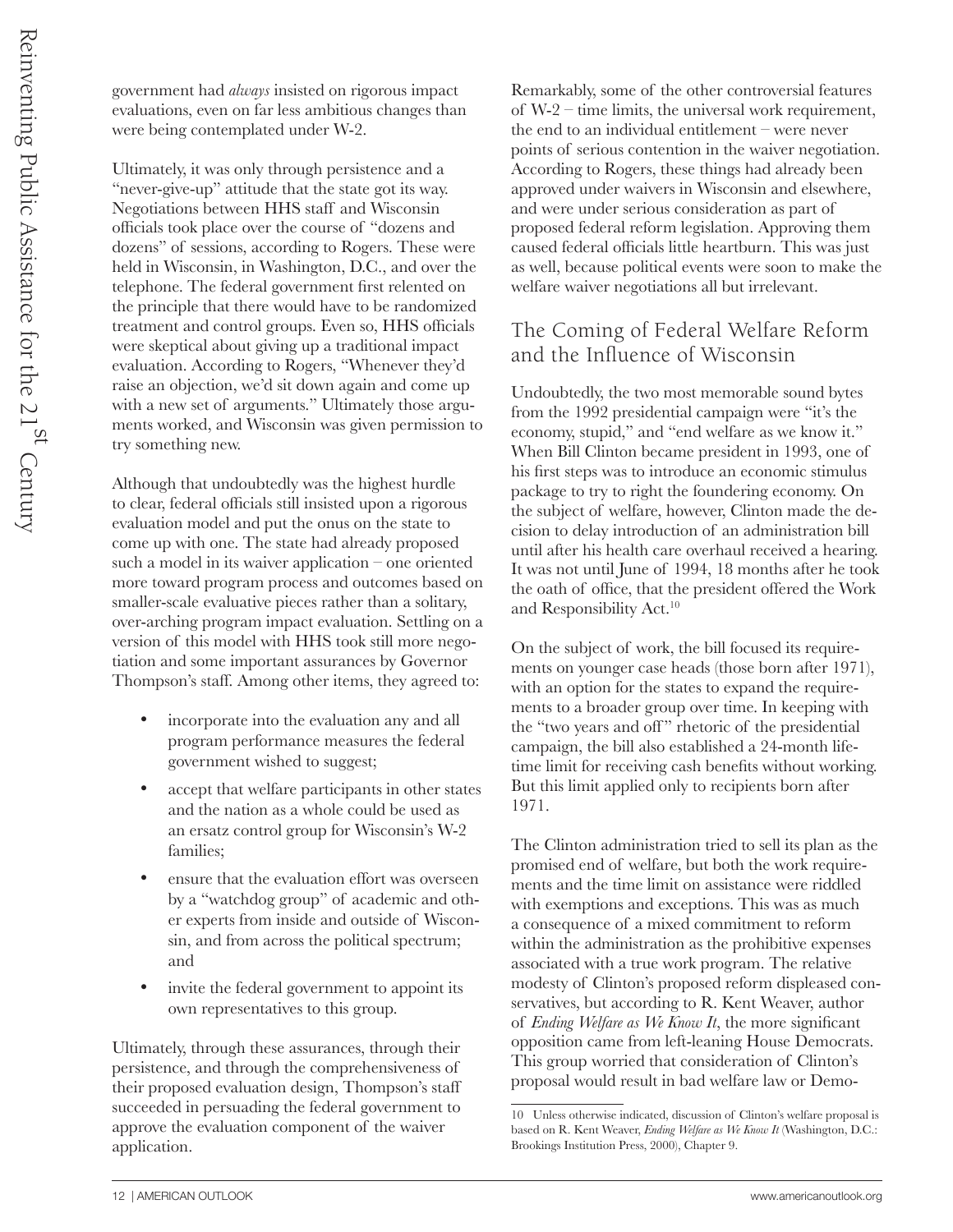cratic losses in the fall elections, just over four months away:

> For these Democrats, committee markup and floor debate on welfare reform legislation posed a series of threatening "bad choices" on amendments that the Republicans were certain to propose (and conservative Democrats were certain to vote for). They could vote their conscience and risk losing their seats (and larger overall losses to the Republicans) or vote for provisions that would make the bill far more conservative than the original package and thus even further from their preferred policy positions.<sup>11</sup>

Liberal House Democrats understandably did not like either choice, but unlike their counterparts in the Wisconsin legislature they chose not to move the legislation. House Republicans welcomed this decision. They were not eager to lose welfare as an issue in the fall elections; in fact, they held out hope of overtaking Congress as a result of those elections and enacting their own version of welfare reform in 1995. As a result of these political calculations, then, the president's much-ballyhooed welfare reform proposal lived a short life and was not mourned once gone.

## The Republican Revolution (and the negotiations within)

With their sweeping electoral victories in the 1994 elections, Republicans gained control of Congress for the first time since 1955. During the campaign, welfare reform had been one of the key provisions in the party's "Contract with America," the document outlining the GOP's agenda should it win control of the House of Representatives. More specifically, Republicans promised to introduce a "Personal Responsibility Act" that would:

> discourage illegitimacy and teen pregnancy by prohibiting welfare to minor mothers and denying increased AFDC for additional children while on welfare, cut spending for welfare programs, and enact a tough two-yearsand-out provision with work requirements to promote individual responsibility.<sup>12</sup>



Feb. 24—Health and Human Services Secretary Tommy Thompson addresses governors at a special session. Photo National Governors Association

Cutting spending, though a desired end to some Republicans in and of itself, also was a virtual requirement of the then-prevailing budget rules. Those rules required that any tax cut – and House Republicans were proposing nearly 200 billion dollars' worth – be offset with equivalent spending reductions. Unlike popular entitlement programs like Social Security and Medicare, savings could be drawn from welfare without inciting major opposition from organized constituent groups.13

The nation's governors would certainly have something to say about any such spending cuts. As administrators of the AFDC program, they had an interest in minimizing any reduction in federal resources made available to the states. They also had a voice that could not be ignored. In the wake of the 1994 elections, Republicans controlled 30 of the nation's 50 statehouses and eight out of nine of those in the most populous states. (Florida was the exception.) If welfare reform was going to work at all, it had to work for Republican governors.

Beyond keeping Republican governors happy, Republican members of Congress needed their expertise as well. It had been roughly half a century since Republicans had the responsibility for actually governing from Congress. Furthermore, the tide that carried the GOP to power in 1995 brought to Washington, D.C., many who had never served in Congress before. Finally, welfare was a traditionally Democratic issue, just as tax reform was a traditionally Republican issue. Consequently, there were few Congressional Republicans who had specialized in the intricacies of welfare and what it would take – practically and politically – to remake it. According to Ron Haskins, the former 13 Weaver, *Ending Welfare*, op. cit., p. 257.

<sup>11</sup> Ibid., pp. 247, 8.

<sup>12</sup> Excerpt of the 1994 "Contract with America," found at Excerpt of May 18, 1996 Clinton radio address, found at http://www.conservative. org/contam.htm, accessed October 1, 2001.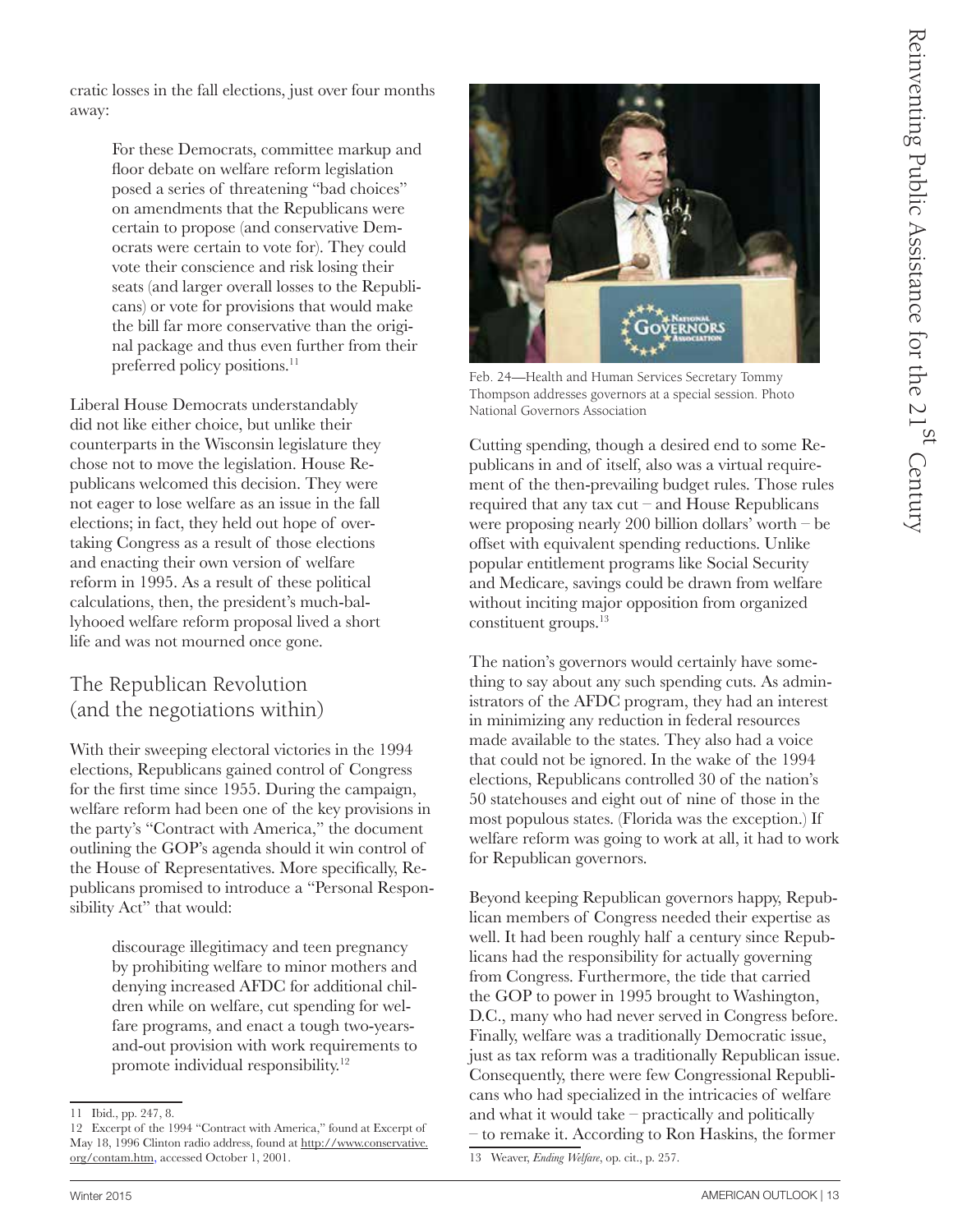Ways and Means Committee staffer who walked point on welfare issues during this period, "[Republicans] had lots and lots of new members. They didn't even know how to spell 'AFDC.'"14

The Republican governors rushed in to fill the vacuum and were welcomed by their allies in Washington. They had reformed welfare themselves with great political and practical success and had often done so with bipartisan support. The governors' stature rose at a meeting with the Republican Congressional leadership in Williamsburg, Virginia, in the month following the historic November elections. According to Haskins, "Newt (Gingrich) was overwhelmed with how impressive the governors were. They were. *really* experts on welfare reform. They had done it."15 Gingrich and his fellow Republicans knew that the governors in their party not only had the expertise to make a major contribution on welfare policy, but they also had the personal presence – described by Haskins as "spectacular" – not to be cowed by Democrats who might be opposed to reform efforts. Thus, Gingrich left Williamsburg persuaded that his party had an extraordinarily valuable asset in the governors, and that they should have the preeminent voice on welfare reform issues.

Media reports and interviews with key players involved in federal welfare reform after 1994 indicate that two governors – Governor Thompson in Wisconsin and Governor John Engler in Michigan – were the most influential.<sup>16</sup> In fact, Congress looked first to Wisconsin as a model of what was possible. No other state – not even Governor Engler's Michigan – had as much experience in reforming welfare, had made such dramatic changes, had reduced caseloads so sharply (an important consideration to Congressional Republicans looking to welfare programs for budget savings), had committed to such detailed documentation of its efforts, or had done so much with bipartisan support. According to Gerry Whitburn, Thompson's Secretary of Health and Social Services until 1995:

> Thompson had been doing it longer than any other governor. He had more waivers than most of the other states combined. And he had a track record of reducing the caseload that no other state could match. Nobody

had done (welfare reform) with the results of Tommy Thompson. Everybody wanted to understand what Thompson thought.

Whitburn, who left Wisconsin in 1995 to work for Massachusetts Governor William Weld, compared Thompson's national influence on welfare to Henry Kissinger's influence on China policy in the 1970s: "If you were going to deal with China, you needed Kissinger at the table. If you were going to reform welfare, you needed Tommy." Ron Haskins echoed this sentiment: "The example from the real world was, hands-down, Wisconsin. Wisconsin made us all think, 'God, it's possible. This can be done.'"

Early in 1995, Governor Thompson was contacted by Gingrich's office and offered a seat at the head of the welfare reform table. Thompson accepted, in part because he was a good party man, but also because he wanted input on the legislation that ultimately would determine how far he could move on welfare in Wisconsin.

From the beginning, Governor Thompson and his Republican statehouse colleagues pushed for block grants with maximum flexibility for the states. This, they thought, was a fair trade-off for the reduction in welfare funding that they saw as all but inevitable.<sup>17</sup> They were also tired of kissing the rings of Washington bureaucrats who had never run a welfare program, but who were empowered to tell the governors how they could and could not reform welfare. Beyond the freedom to implement welfare reform in ways best suited to local circumstances, the governors wanted:

- a generous and steady funding source, not one that had to be appropriated every year;
- an end to the entitlement status of welfare;
- • more federal money for child care, and local control over how it would be spent; and
- establishment of the expectation that welfare recipients could and should go to work.

Not all Republican members of Congress were willing to give the governors the one thing they wanted most – flexibility. In fact, the House bill that had been developed as part of the Contract with America was laden with mandates, requirements, and prohibitions that were not necessarily to the governors' liking. These included:

• denial of aid to most poor children for whom

<sup>14</sup> Author interview with Ron Haskins, September 19, 2001. 15 Ibid.

<sup>16</sup> Unless otherwise indicated, the source for the following account of the Republican governors' contribution to federal welfare reform is author interviews with Jean Rogers, September 18, 2001; Ron Haskins, September 19, 2001; Gerald Whitburn, September 18, 2001; and former Thompson administration staffers who wished to remain anonymous.

<sup>17</sup> Weaver, *Ending Welfare*, op. cit., pp. 266,7.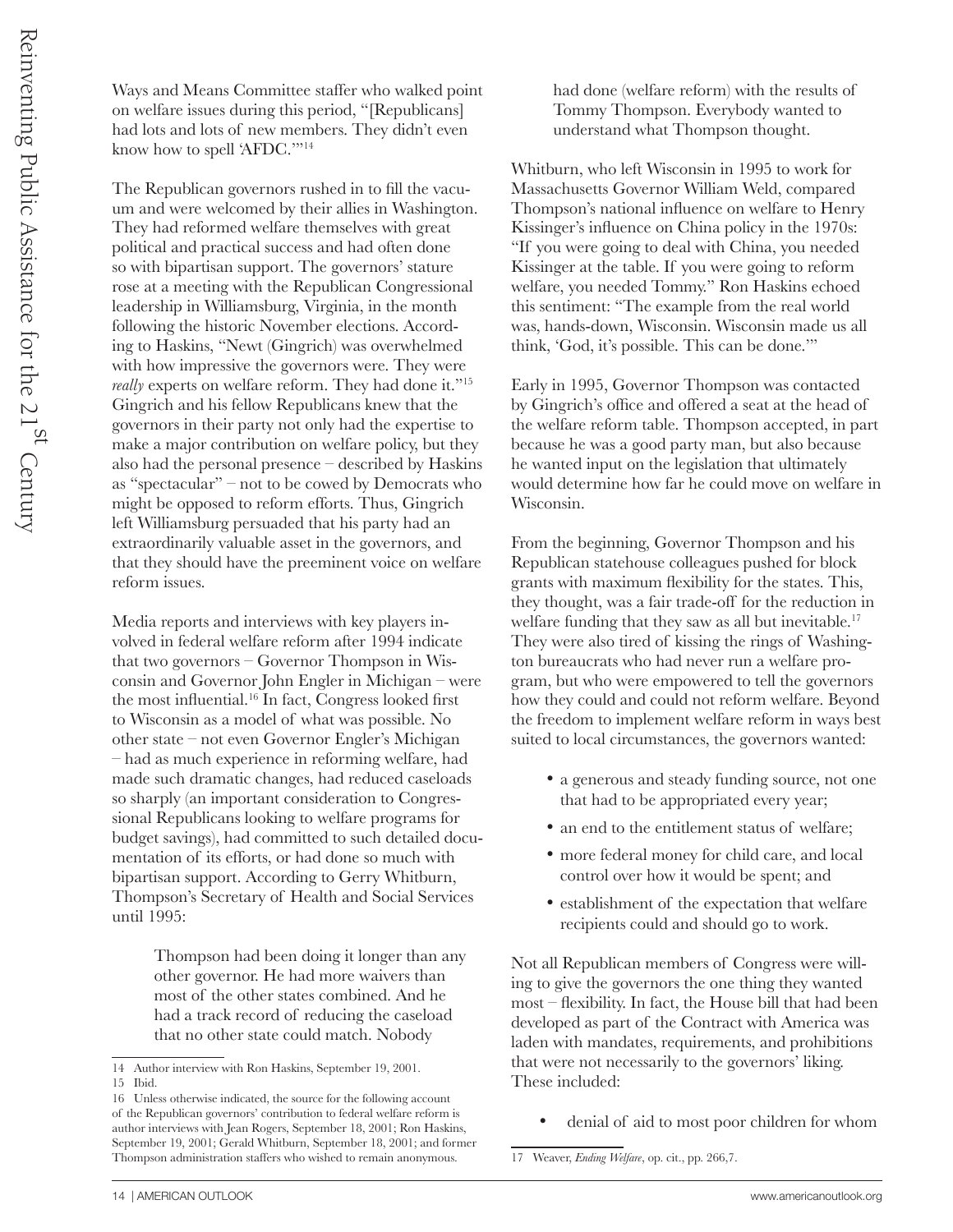paternity had not been established;

- prohibition of additional aid for children born while the mother was receiving benefits; ("family cap")
- a five-year, *no exception* limit on receipt of AFDC assistance; and
- strict work requirements, with specific hour and percentage mandates.<sup>18</sup>

The extent of these requirements reflected one side of a split within the Republican coalition. Some Republicans had full trust in the competence and ideological *bona fides* of Republican governors, and were willing to devolve significant administrative authority to them. Others were skeptical that the state chief executives would pursue the "right" kind of welfare reform if left to their own devices.<sup>19</sup> The latter group had enjoyed more influence in crafting the Contract with America welfare reform bill.

Fortunately for the governors, Gingrich stood firmly in the "trust governors" camp. Thus, in early January he negotiated a deal between Congressional leadership and Republican governors to modify the Contract with America welfare legislation. The crux of the agreement was that welfare funding would be put on a block grant basis with substantial administrative flexibility given to states, but funding levels would be fixed for five years, with no possibility of increases.<sup>20</sup> Beyond this, many of the more contentious issues were left undecided: among them, family caps, treatment of teenage mothers, and the nature of time limits and work requirements.<sup>21</sup> Even so, all parties were sufficiently satisfied with the outlines of the agreement to move ahead in crafting actual legislation.

Once the legislative process began in earnest, Governor Thompson and his staff remained heavily involved by suggesting general principles for the Republicans' reform legislation, reviewing draft legislative language, and negotiating individual provisions. Thompson and his staff – primarily Rogers and Mark Hoover in Wisconsin, and Mary Kay Mantho in Washington, D.C. – were in frequent contact with Republican members of Congress and their staffs as the legislation came together in the Ways and Means Committee. According to Rogers, the respect conferred on Thompson as a national leader in welfare reform was such that, "(Congressional) leadership

19 Weaver, *Ending Welfare*, op. cit., p. 266; author interview with Haskins. 20 Barbara Vobejda, "GOP outlines broad welfare reform," *Washington Post*, p. A1, January 7, 1995.

took his calls, basically any time of the day or night." Perhaps the only governor more involved in the initial stages of the process was Michigan's Engler, who was head of the Republican governors' welfare reform task force.<sup>22</sup>

As a draft bill emerged from the Human Resources Subcommittee of the Ways and Means Committee, the stamp of the Republican governors was noticeable. Whereas the Contract version of the Personal Responsibility Act had made block grant funding an option available to individual states, the version negotiated with the governors made block grants *the* funding mechanism. Where the earlier version required a family cap on benefits, the version negotiated with the governors permitted state funding of benefits for additional children (though it still prohibited federal funding of such benefits). The earlier legislation had established minimum weekly hour requirements for work activity participation and had applied such requirements to 50 percent of the caseload by 2003. The governors' version had no minimum hourly requirements and stipulated that only 20 percent of the caseload would eventually have to work. The earlier version had no exemption to the five-year lifetime benefit limit. The governors' version included a 10 percent hardship exemption.<sup>23</sup>

As the venues of legislative consideration expanded – first to the whole Ways and Means Committee and next to the House floor – the number of interested parties and divergent opinions also expanded. This meant that Republican governors had to accept some changes in the House legislation in order to hold Congressional Republicans together, and hope that they could achieve reversals in the Senate. Foremost among these was a reversion to the stricter and more explicit work requirements in the original Contract bill. The governors managed to negotiate a credit against these requirements for caseload reductions, an important concession.<sup>24</sup>

As it became clear that the House would pass welfare reform legislation, Republican governors began turning their attention to the Senate – in particular, to Senator Bob Packwood's Finance Committee, which would mark up any reform bill. Once again, the governors pushed a block grant approach, though one without some of the more onerous mandates of the House legislation. As they had on the House side, key Republican governors, including Tommy Thompson,

<sup>18</sup> Ibid., pp. 263, 4; and text of H.R. 4, The Personal Responsibility Act of 1995, as introduced in the House, found at: http://thomas.loc.gov/cgibin/query/D?c104:3:/temp/~c104xb3xFO, accessed October 1, 2001.

<sup>21</sup> Weaver, *Ending Welfare*, op. cit., p. 268.

<sup>22</sup> Ibid.

<sup>23</sup> Ibid., Table 10-1.

<sup>24</sup> Ibid., p. 285.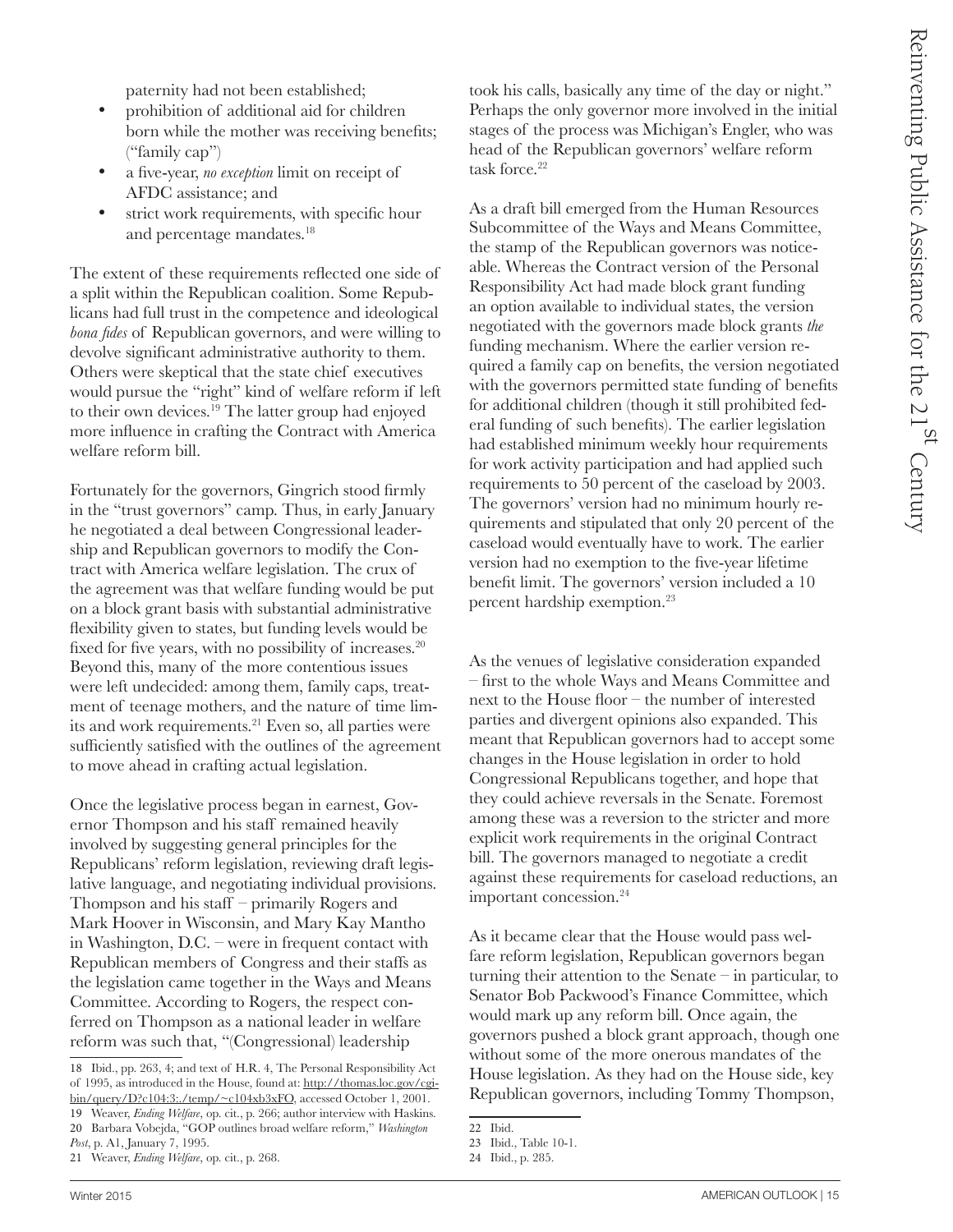worked closely with Packwood, other key Senate Republicans, and their staffs to craft the actual legislative vehicle.

When that legislation emerged from the Finance Committee, it did so in a form largely to the governors' liking. The legislation would be financed through block grant funding, as with the House legislation. It defined work activities more broadly than had the House legislation and contained no language on family caps or prohibition of cash benefits to some teen mothers, as had the House bill. Furthermore, it increased to 15 percent the House's 10 percent hardship exemption on the five-year time limit.<sup>25</sup> (The hardship exemption was later boosted again, to 20 percent, in a revised version of the bill.) $26$ 

The legislative history from the House side also repeated itself as the bill moved on to the full Senate. With a wider variety of interests to be satisfied and sharp disagreements between conservative and moderate Republican senators, the governors lost some of the ground they had made up in the Finance Committee. Most significantly from the governors' perspective, the bill that passed the Senate included an 80 percent "maintenance of effort" provision, requiring them to maintain state funding levels for public assistance at least 80 percent of previous state spending. A family cap amendment to the Finance Committee bill also passed, but it made such caps an option for states rather than a requirement.<sup>27</sup> The governors undoubtedly would have been happier without these provisions, but the heart of the legislation – block grant funding with greatly enhanced state flexibility – remained intact.

Upon passage of the bill in the Senate, the milestone reform legislation from both chambers moved to conference committee. Reconciliation of the two bills took more than three months. In general, conference committee participants sought to find a middle ground between the two chambers' bills. The time limit exemption, for example, was set at 15 percent dead even between the two bills. Furthermore, on the contentious family formation issues promoted by conservatives, states were left to choose whether or not to deny benefits to teen mothers, but they would be required to impose a family cap unless the state legislature explicitly voted not to.28

After ironing out their differences on these and many other provisions, the House and Senate sent the conference bill to President Clinton for his signature on two separate occasions. In December of 1995 it was included as part of the budget reconciliation bill submitted by Republicans, which Clinton vetoed, notoriously resulting in a government shutdown.<sup>29</sup> Republicans then separated the welfare bill from the rest of the budget package and resubmitted it to Clinton as freestanding legislation. Saying he objected to changes the bill made to the Food Stamp program, the school lunch program, and immigrant welfare benefits, the president once again vetoed the legislation.30

#### The Third Time's a Charm

The Republicans had made welfare reform a central piece of the 1994 Congressional campaign, and had worked diligently in the first session of the new Congress to make it a reality. But two consecutive Clinton vetoes left them dispirited, with a universally disliked status quo, and no consensus on where to turn next.

Still, an important change was taking place among the nation's governors. Through the first session of the new Congress, the governors had been unable to speak with a single voice on the subject of welfare reform, largely because National Governors Association policy statements had to be approved by three-quarters of the nation's governors. After 1994, though, Republicans controlled only 30 of the 50 governors' offices. Furthermore, Vermont Governor Howard Dean, chairman of the NGA, was a vocal opponent of Republicans' welfare reform ideas.31

In August of 1995, Tommy Thompson took over as chair of the NGA. Thompson believed that if the nation's governors, Democrats and Republicans, could unify behind a set of welfare reform principles then perhaps Congress and the White House would follow their lead. Governor Thompson, of course, had his own incentive for brokering such a deal. By helping to shape a federal reform to his liking, he could ensure the acceptability of his W-2 program to the federal government, which was well advanced in the development process by late 1995. Like all of the other governors, Thompson faced significant budgetary impact from any potential changes to AFDC and Medicaid. If the governors could help broker a deal, it would make their own state budget pictures far more predictable and most likely more manageable.<sup>32</sup> In an interview with Margaret Warner on the "Mc-Neil-Lehrer News Hour," Thompson explained the

<sup>25</sup> Ibid., pp. 301, 2.

<sup>26</sup> Ibid., p. 317.

<sup>27</sup> Ibid., pp. 310-313.

<sup>28</sup> Ibid., p. 320.

<sup>29</sup> Ibid.

<sup>30</sup> Ibid. 31 Ibid. p. 267.

<sup>32</sup> Ibid., p. 321.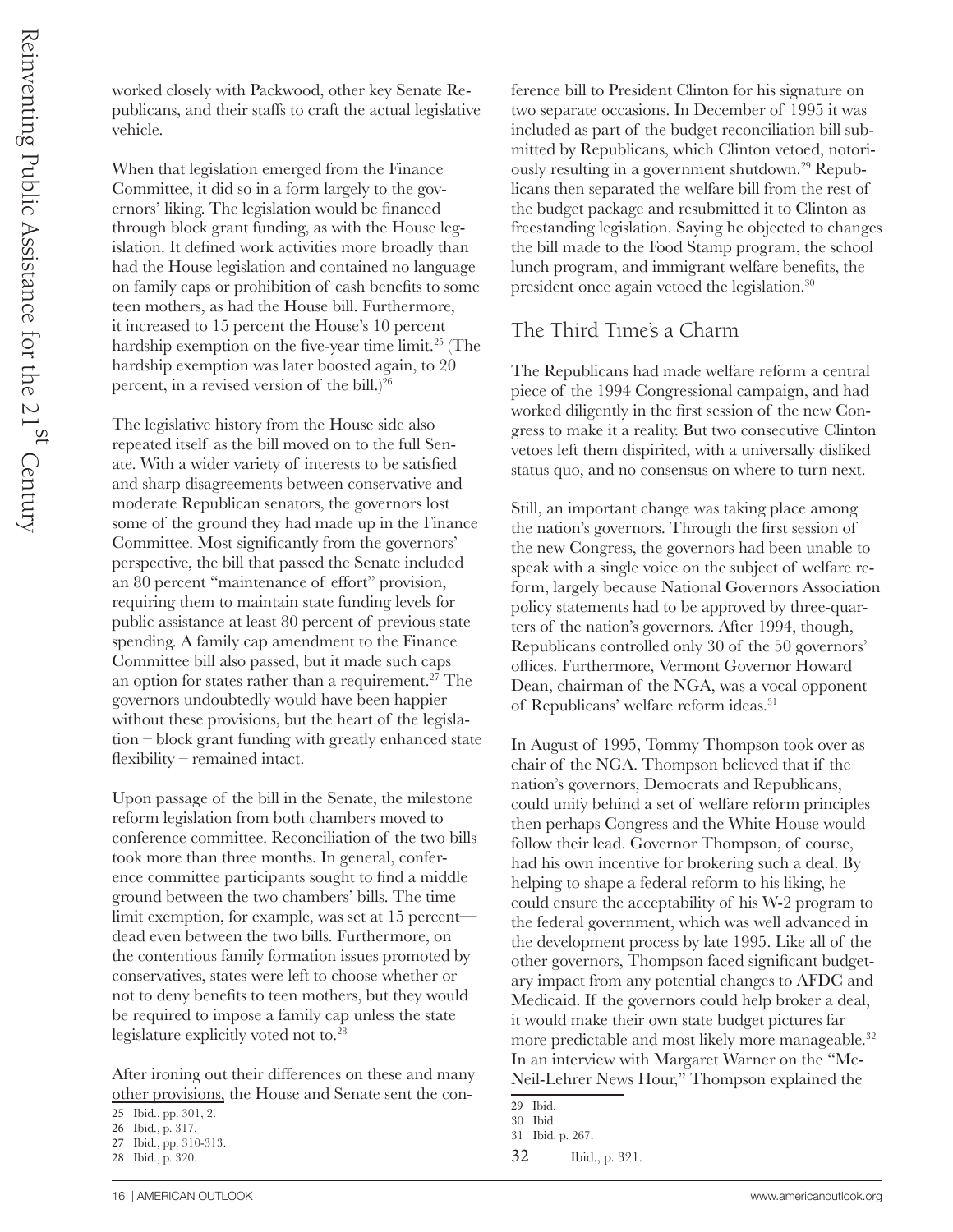issue this way:

…welfare, Medicaid, and employment and training…comprise about 43 percent of our total budgets, and what's going to happen if Congress and the president do not get their act together and reconcile their differences and pass an appropriation bill on these subjects, state governors, legislators, are going to have to live under the same rules and regulations, the same dictates from Congress in Washington with less money, and it's a recipe for disaster, Margaret. We can't really comply with the law.<sup>33</sup>

Though the governors had a vested interest in reform favorable to them, earlier efforts at agreement had been undermined by political considerations. Democratic governors did not want to support the kind of legislation Republican governors had helped Congressional Republicans to craft. To do so would have been to poke their president in the eye. This left Republicans in the position of having to work with Congress through the Republican Governors Association – an effective vehicle but obviously a partisan one. This was not Thompson's preferred mode of operation, however. According to a former Governor's Office staffer,

> Governor Thompson is a great believer in bipartisanship. This is the way he had worked on welfare issues in Wisconsin. He thought there was no way we were going to get these bills passed without significant Democratic support. So he brought everyone together at the NGA meeting.

At the February 1996 winter meeting of the NGA, Thompson determined to find a middle ground on welfare reform with which a super-majority of governors could agree. Committed to this idea, he and a handful of other Democratic and Republican governors – not their staffs but the governors themselves – cobbled together the outlines of an agreement. They agreed, for example, that welfare and Medicaid should be funded through block grants. These grants should substantially enhance state freedom and flexibility with respect to how the money would be spent. They agreed that they needed an additional \$4 billion for child care and a substantial contingency fund to help states address increasing costs in times of economic hardship.<sup>34</sup> They agreed that states could afford

to maintain welfare spending at least at 75 percent of previous state expenditure levels.35 They agreed on a five-year time limit for receipt of benefits by any given family, with somewhat greater exemptions for hardship cases than had been in the congressional conference bill.<sup>36</sup> They agreed that the federal entitlement to welfare should end, and that states should have the option to enact family cap provisions if they chose to.37 They agreed to the work requirements in the previous conference bill but with a "discount" applied to the work participation requirements in direct proportion to welfare caseload reductions.<sup>38</sup>

Having set out to achieve a bipartisan consensus on welfare reform at the NGA meeting, Thompson succeeded beyond his wildest dreams. The package was approved by all 50 governors.

The NGA proposal helped ease the stand-off between President Clinton and Congress in two ways. First, it showed that constructive bipartisanship on the issue of welfare reform was possible. If all 50 of the nation's governors, Democrats and Republicans, could agree on the basic outlines of reform, surely Congress and the president could do the same. Second, the agreement among the governors communicated a sense of urgency that something had to be done, and soon.

Having sparked a return to the bargaining table in the House and Senate through his NGA deal, Governor Thompson was concerned that a bipartisan bill not be watered down to the point of meaninglessness. He and his staff wanted to be sure that where some in Congress might want to say that states "may" or "can" do something, the legislation would in fact say that they "must" and "will" do it. According to Rogers, "Everywhere we could, we pushed for things being required," rather than simply being allowed.

This approach reflected Thompson's belief that too often in the past, welfare reform legislation had been designed as if the 15 percent of the welfare population with the greatest barriers to self-sufficiency were the *entirety* of the population. In the case of the federal legislation, ultimately known by its "PRWORA" acronym39, the governor sought a reversal—policy should

<sup>33 &</sup>quot;Compromising Position," Transcript of Margaret Warner Interview with Governor Tommy Thompson of Wisconsin and Governor Bob Miller of Nevada, McNeil-Lehrer New Hour, February 6, 1996. 34 Neil R. Peirce, "Governor's: America's Surrogate Summit?", February

<sup>9, 1996,</sup> available through the *Washington Post* Writers Group.

<sup>35</sup> Todd S. Purdum, "Governors Raise Hopes for Ending Budget Deadlock," *New York Times*, February 7, 1996, p. A1.

<sup>36</sup> Weaver, *Ending Welfare*, op. cit., p. 321.

<sup>37</sup> "After 60 Years, Most Control Sent to States," 1996 *Congressional Quarterly Almanac*, pp. 6-4, 6-5.

<sup>38</sup> Robert Rector, "Yet Another Sham Welfare Reform: Examining the NGA Plan," The Heritage Foundation, Backgrounder No. 1075, March 18, 1996.

<sup>39</sup> Personal Responsibility and Work Opportunity Reconciliation Act